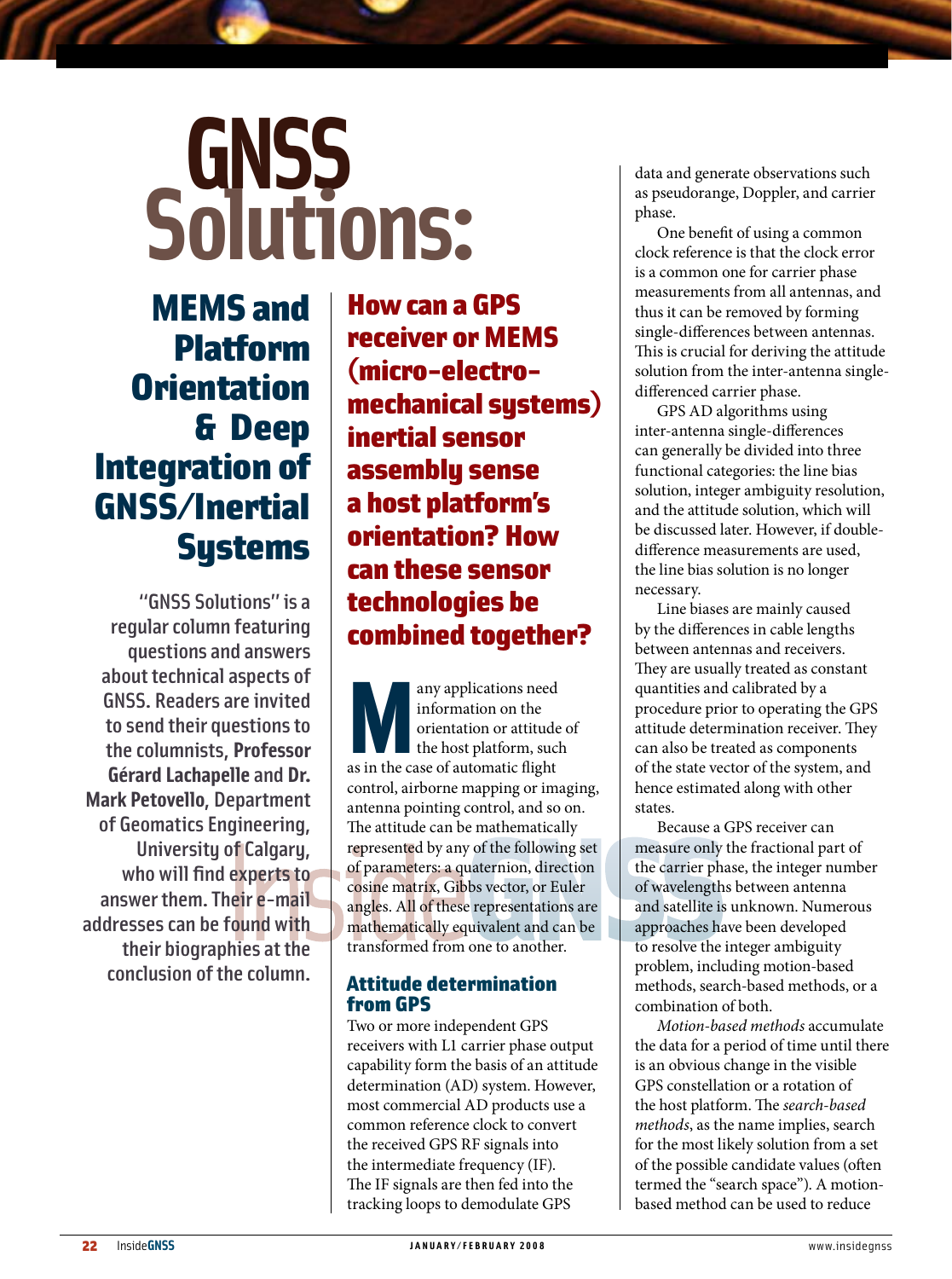

#### FIGURE 1 Search result using the ambiguity resolution function (ARF) in the pitch-yaw space



FIGURE 2 The 100Hz static attitude solution from MEMS accelerometer and magnetometer sensors for a static system

the number of ambiguity candidates to be searched and therefore improve the efficiency of the search procedure. **Figure 1** depicts a search result using the ambiguity resolution function (ARF). The correct solution lies at the highest peak (circled).

### Attitude determination from **MEMS** inertial sensors

Micro-electro-mechanical sensors (MEMS) are experiencing rapid growth and demand in many applications because of their small size and relatively low cost, making them ideal components of a compact and affordable attitude and heading reference system (AHRS).

Today's MEMS sensors are still much less accurate than conventional fiber-optic-based or ring laser gyro inertial sensors as used for mobile mapping and precise navigation applications. Well-designed navigation filters and extra sensors can help to address these problems. However, the complex algorithms used in these approaches require powerful computational platforms to generate solutions in highly dynamic mobile applications. Therefore, a tradeoff exists between the computational speed and complexity of the data processing algorithms.

A typical MEMS sensor-based AHRS consists of micro-electromechanical accelerometers,

magnetometers, and gyroscopes, which respectively sense the tri-axial acceleration of the host platform, the Earth's magnetic field vector, and the tri-axial angular rate.

For static applications, these measurements are combined with the known acceleration due to the gravity field and the Earth's magnetic vector in the reference coordinate system to give the orientation of the host platform. However, for a dynamic platform, gyroscope measurements must be used in order to update the attitude solution.

But a MEMS gyroscope loses accuracy very rapidly because of its bias drift characteristics. The acceleration derived from GPS can be used to calibrate the drift of the MEMS solution. **Figure 2** depicts the 100Hz Euler angles derived from accelerometer and magnetometer data for a static system.

### Combination of GPS and MEMS inertial sensors

There are good reasons to combine GPS receivers and MEMS inertial sensors. For example, the inertial solution is self-contained but drifts over time, whereas the GPS solution has long-term stability but its signal is vulnerable to RF interference or blockage by buildings, etc. A combination of the two systems seems an ideal solution.

When the platform is static, the

accelerometer and magnetometer data are sufficient for computing the triaxial angular solutions. The gyroscopes can provide accurate short-term updates after compensating for their biases. The biases can be compensated by an in-house calibration, through zero-velocity updating (ZUPT), or simply averaging during a static period. In the absence of accurate bias estimation, however, the attitude accuracy would degrade over time. In a dynamic situation the GPS can be an external aid.

Two options for using the GPS involve either a GPS attitude determination system based on multiple antennas, or a standard navigation GPS receiver (with a single antenna). The multi-antenna configuration, as described earlier, can be used directly to correct the MEMS attitude solution as well as to estimate the gyroscope drift. The single-antenna solution has a simpler hardware implementation but needs additional software to support the INS, as will be discussed next.

One approach to combining single-antenna GPS with MEMS sensors is through the use of GPSderived acceleration. This can be implemented by double-differentiating the carrier phase to obtain the range acceleration (after scaling to the proper units), which together with the GPS satellites' acceleration derived from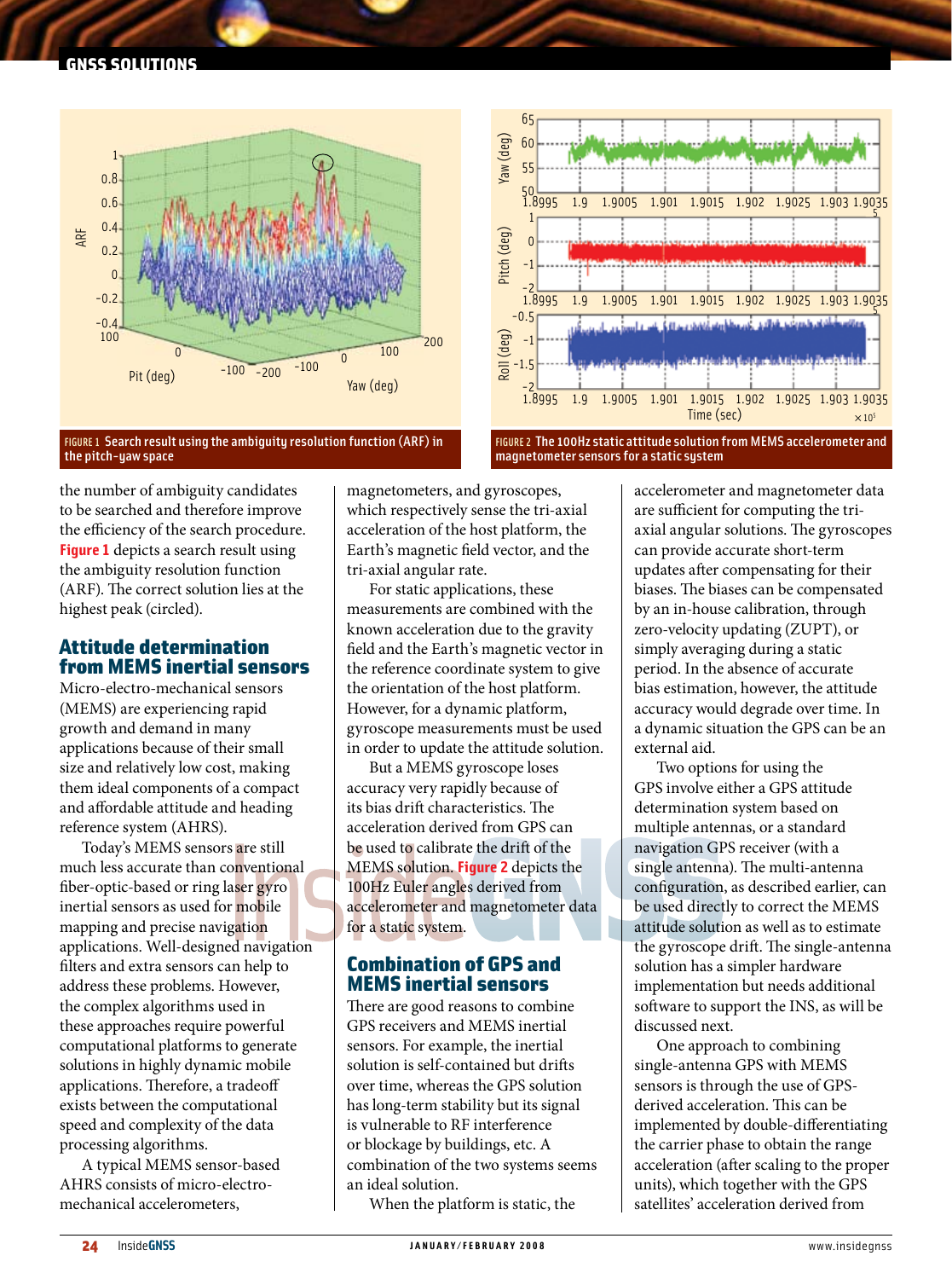

FIGURE 3 Structure of an AHRS system based on the integration of GPS and MEMS sensors

the broadcast ephemeris can be used to derive the receiver's acceleration. The GPS-derived acceleration provides a reference for the output of the accelerometers. In addition, combining the accelerations with the magnetometer data permits the tri-axial attitude to be determined, even on a moving platform.

The GPS solution has a relatively low update rate and, therefore, the gyroscope data can be used to interpolate the solution between two successive GPS outputs. On-line estimation of the gyroscope biases is also possible with this procedure. An example of an integrated AHRS system is shown in **Figure 3**.

Both satellite-based radio navigation and MEMS-based inertial navigation technologies are growing quickly. When the European Galileo system and the Chinese Compass are fully operational, we can expect that more satellite navigation signals in the sky will support innovations in the attitude determination technology, including the receiver technology, the integer ambiguity resolution, and robust and accurate attitude solution.

However, the major inherent disadvantage of satellite navigation systems will remain, including blocked, weakened, or interfered signals in harsh environments. The

# **InsideGNSS**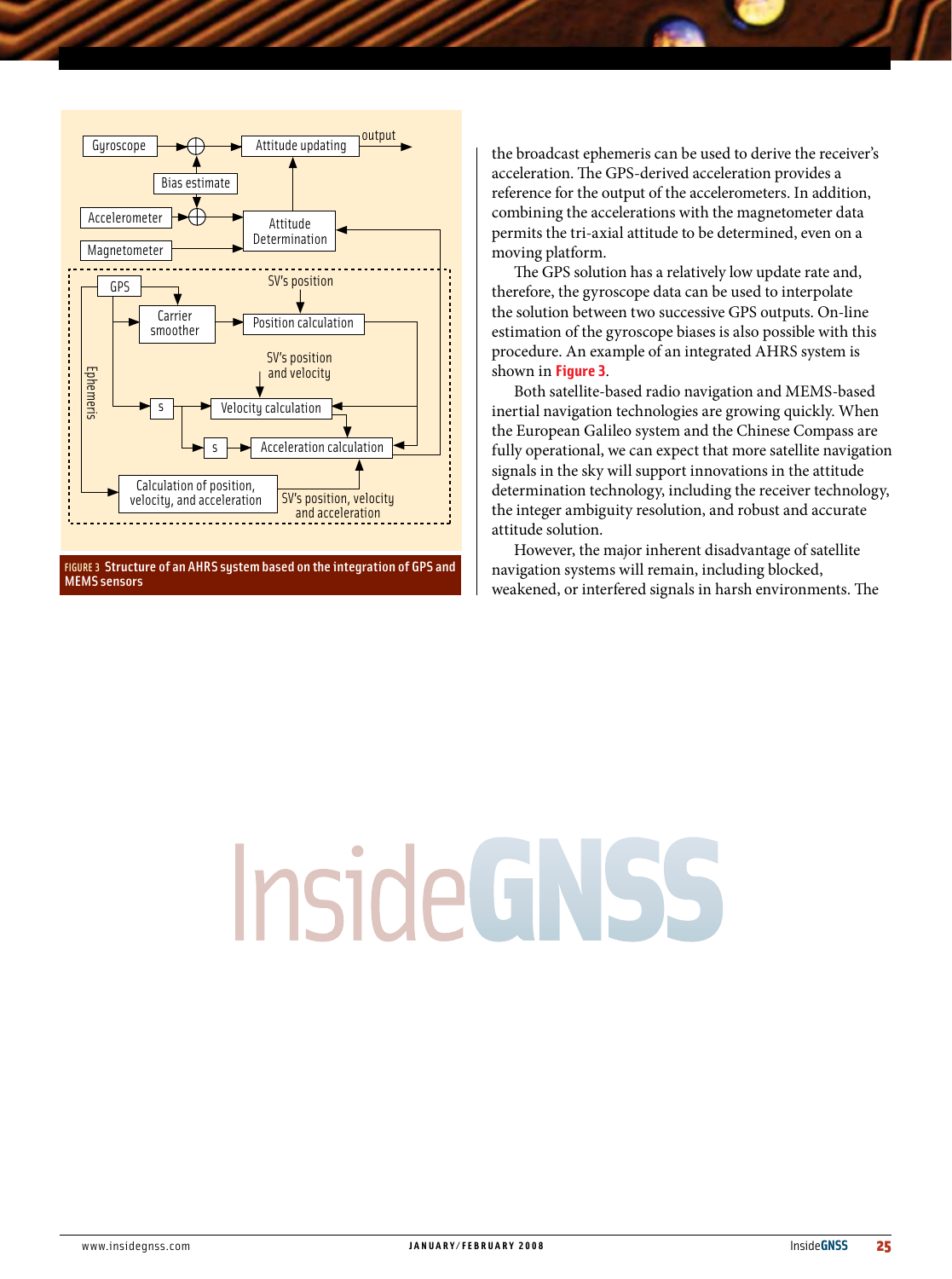integration of MEMS inertial sensors and GNSS represents an attractive solution to achieve a tiny size, low power consumption, low cost, and full-dimensional (position, velocity, acceleration, attitude, and time) navigation system.

### Yong Li



Yong Li, Ph.D., is a senior research fellow at the Satellite Navigation and Positioning (SNAP) Lab within the School of Surveying & Spatial

Information Systems, the University of New South Wales, Sydney, Australia. He was involved in development of a spaceborne GPS attitude

determination receiver, aMEMS inertial sensors/GPS system for a sport application, and a field programmable gate array– (FPGA–) based real-time GPS/INS integrated system. His current interests include integration of GPS, INS, and pseudolite (Locata), attitude determination, GPS receiver technique, FPGA technology, and its application to navigation, and optimal estimation/filtering theory and applications.

### What are the differences between the coherent and non-coherent versions of deep integration of combined inertial navigation and GNSS systems (INS/GNSS)?

eep (or ultra-tightly-coupled)<br>
INS/GNSS integration differs<br>
from conventional integration<br>
architectures, such as tightly<br>
coupled ones, in that the GNSS signal eep (or ultra-tightly-coupled) INS/GNSS integration differs from conventional integration architectures, such as tightly tracking and INS/GNSS integration functions are combined into a single estimation algorithm. This provides improved GNSS signal-tracking performance in poor signal-to-noise environments resulting from signal attenuation, incidental interference, or deliberate jamming.

**Figure 1** shows a closed-loop deep, or ultra-tightly-coupled (UTC), INS/GNSS integration architecture. The GNSS receiver performs frontend conditioning and sampling of the incoming GNSS signals and then correlates them with internally generated reference signals. The accumulated correlator outputs, known as Is and Qs, are output from

the GNSS receiver to the INS/GNSS integration algorithm Kalman filter.

The GNSS receiver inputs numerically controlled oscillator (NCO) commands that control the reference signals, keeping each code phase and carrier frequency aligned with the corresponding incoming GNSS signal. The NCO commands are generated using the (corrected) inertial navigation solution, satellite constellation ephemeris parameters, satellite and receiver clock error estimates, and ionosphere and troposphere propagation delay estimates. Finally, the Kalman filter corrects the inertial navigation solution to form the integrated navigation solution.

Deep INS/GNSS integration algorithms may be divided into two categories, *coherent* and *noncoherent*. Coherent algorithms input the GNSS accumulated correlator outputs, the Is and Qs, directly to a Kalman filter as measur ements. Non-coherent algorithms first pass the Is and Qs through code and carrier discriminator functions, similar to those used in conventional GNSS signal tracking. Coherent deep integration may be further divided into centralized and federated approaches.

**Figure 2** shows the data flow between the GNSS receiver and integration algorithm for coherent deep integration with a centralized Kalman filter. For the legacy GPS signals, the minimum rate at which Is and Qs may be generated is the navigation-data-message rate of 50 Hz due to the navigation message data bits. Thus, inputting the Is and Qs directly to the Kalman filter requires it to be iterated at 50 Hz or more.

For the new data-free signals (e.g., pilot components of GPS L2C and Galileo L1, etc.), or where navigationdata wipe-off is implemented, other constraints apply. The measurement vector is also large, with the number of components equal to six times the number of signals tracked (assuming three complex correlators per signal – early, prompt, and late).

To maintain carrier tracking, each reference carrier phase within the receiver may be kept aligned with that of the relevant GNSS signal by feeding back corrections from the Kalman filter after each set of I and Q measurements is processed. The round-trip communication lag can limit the bandwidth; however, a lower bandwidth may generally be used for inertially aided carrier phase tracking than for stand-alone.

Alternatively, the reference-signal carrier phase offsets may be estimated as Kalman filter states. This enables the carrier phase to be tracked without having to keep the reference and signal phases aligned within the receiver. However, the reference and signal carrier frequencies must still be synchronized in order to maintain signal coherence within the receiver's correlators over the accumulation interval.

A distinct problem with implementing coherent deep integration using a centralized Kalman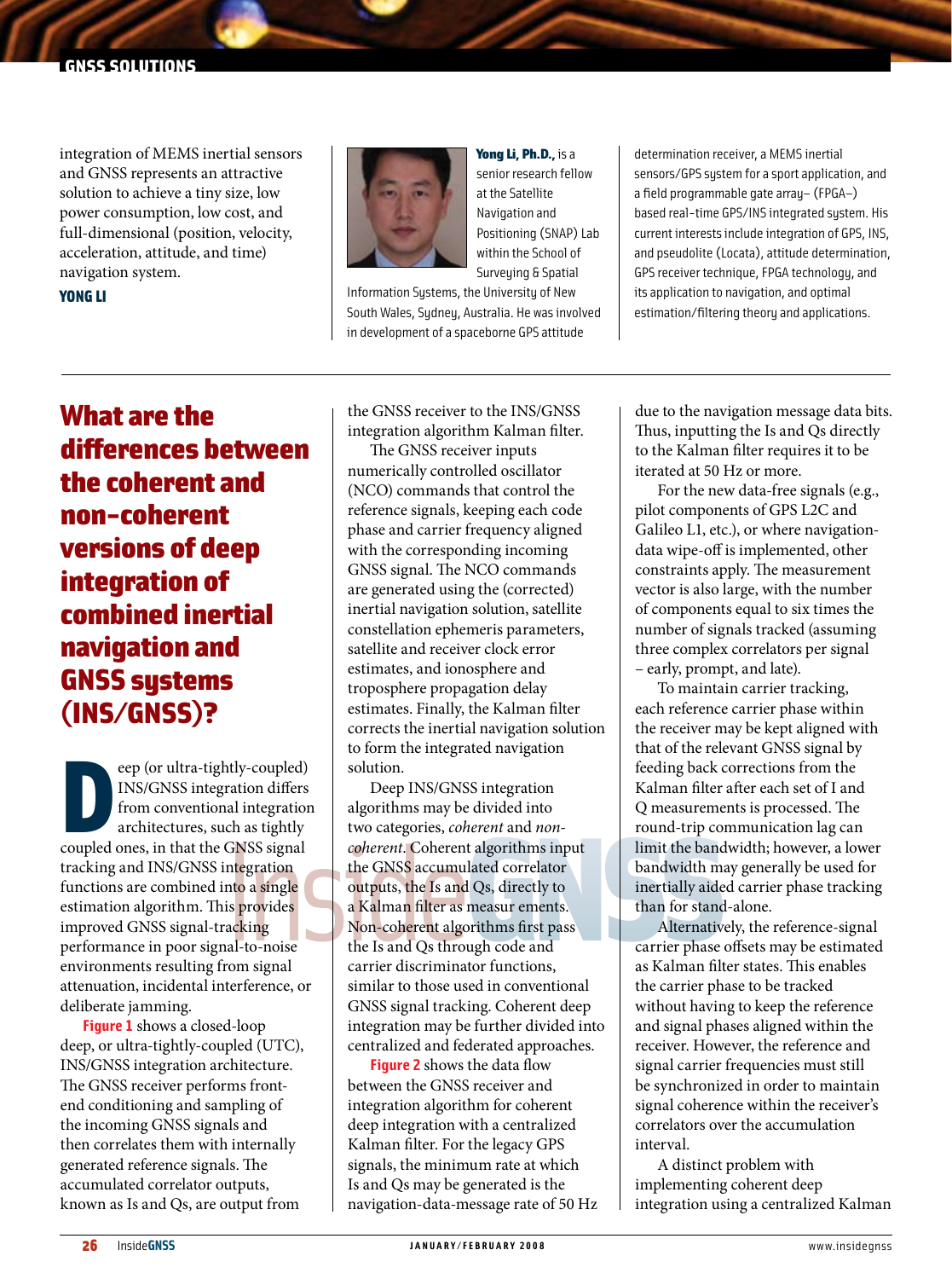

#### FIGURE 1 Closed-loop dee p INS/GNSS integration architecture

filter is the high processor load demanded by a fast update rate and large state and measurement vectors. Therefore, in all practical implementations of coherent deep integration, a federated Kalman filter architecture is used, as shown in **Figure 3**.

A bank of tracking Kalman filters input the I and Q measurements at 50 Hz. Generally, one filter is available



FIGURE 2 Receiver to Kalman filter communication in centralized coherent deep INS/GNSS integration



# InsideGNSS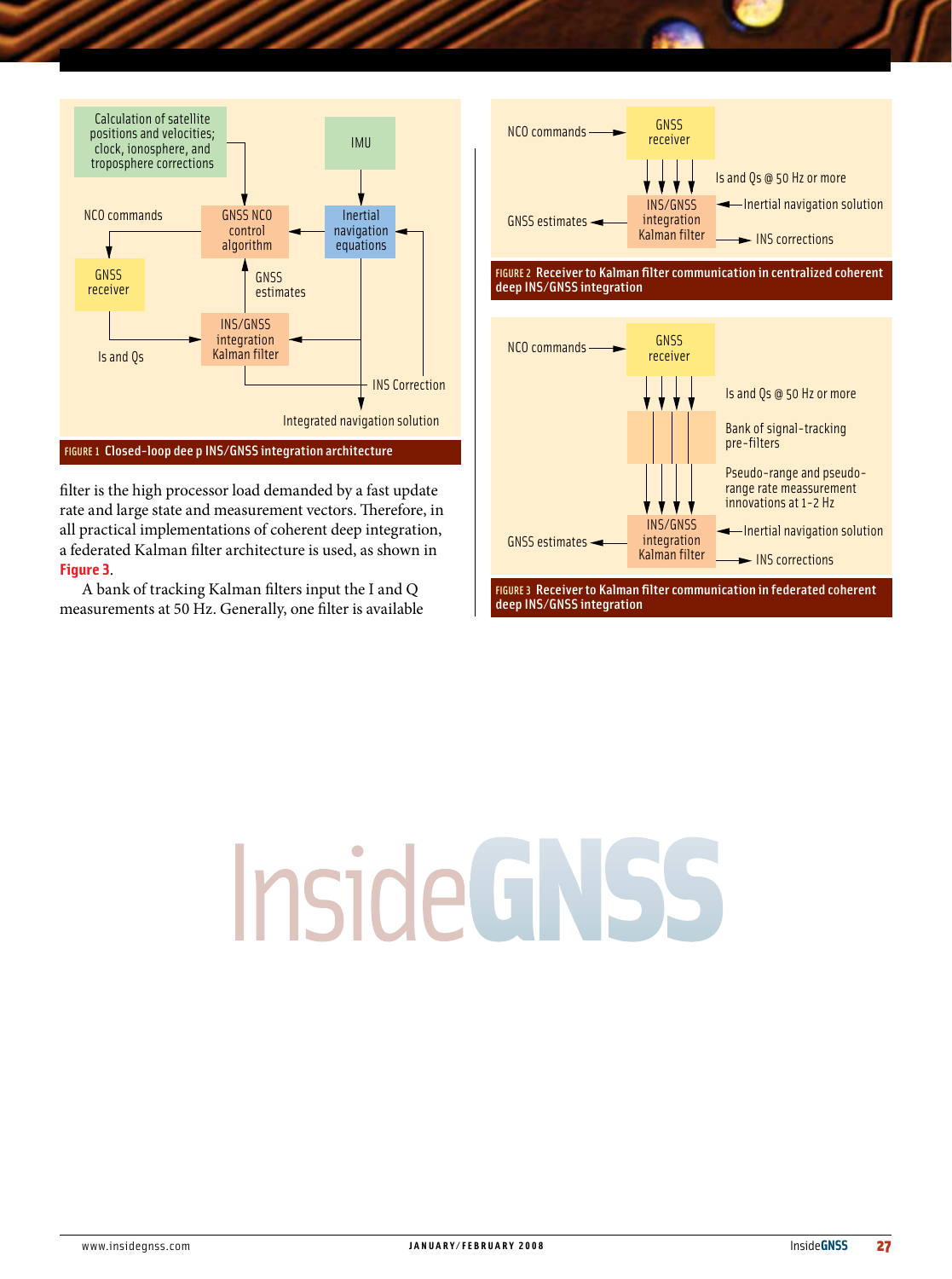

# see what's new online

### insidegnss.com

### GNSS SOLUTIONS

for each signal tracked, inputting six measurements, though dual frequency measurements from the same satellite may share a filter. Each tracking prefilter estimates a minimum of three states: code phase tracking error, carrier frequency tracking error, and reference-signal carrier-phase offset. At a slower



FIGURE 4 Receiver to Kalman filter communication in non-coherent deep INS/GNSS integration

rate, typically one or two Hertz, each tracking filter generates pseudorange and pseudorange-rate measurement innovations (i.e., errors in the locally generated signal) from its code-phase and carrier-frequency tracking error state estimates, respectively. Note that one is directly proportional to the other (assuming a first-order Doppler shift). The measurement innovations are then input to the INS/GNSS integration Kalman filter, which is identical to that used for tightly coupled integration.

To prevent cascading problems between the tracking pre-filters and the integration filter, the code phase and carrier frequency state estimates are zeroed whenever measurements are output to the integration filters. This ensures that the same information is not present in both filters simultaneously and is known as a federated zero-reset (FZR) integration architecture. This type of deep integration algorithm has been developed by the Aerospace Corporation, L3-Communications/ Interstate Electronics Corporation (L3- C/IEC), Ohio University, and others.

The principal benefit of coherent deep integration is that bypassing the discriminators avoids introducing unmodeled non-linearities in the measurement inputs to the Kalman

filter. This enables higher gains to be used in the Kalman filter, as the assumed measurement noise covariance does not need to overbound the discriminator non-linearities. Furthermore, coherent code tracking is less noisy than noncoherent tracking.

The main disadvantage of coherent deep integration is that the referencesignal carrier phase offset must be known in order to extract codetracking information from the I and Q measurements. Therefore, the tracking pre-filters must be able to track carrier phase in order to track code.

Consequently, coherent deep integration is the preferred solution for applications where the precision of carrier-phase tracking is required. However, it is unsuited to applications that require operation under low signal-to-noise environments, as both code and carrier-frequency tracking can be maintained at a lower carrier power–to-noise density,  $C/N$ <sub>0</sub>, than carrier-phase tracking. The lowest  $C/N$ <sub>0</sub> reported at which coherent deep integration has been maintained in hardware is 15 dB-Hz with data-bit estimation. **Figure 4** shows the data flow

between the GNSS receiver and integration algorithm for non-coherent deep integration. Without navigationdata wipe-off, the Is and Qs are used to